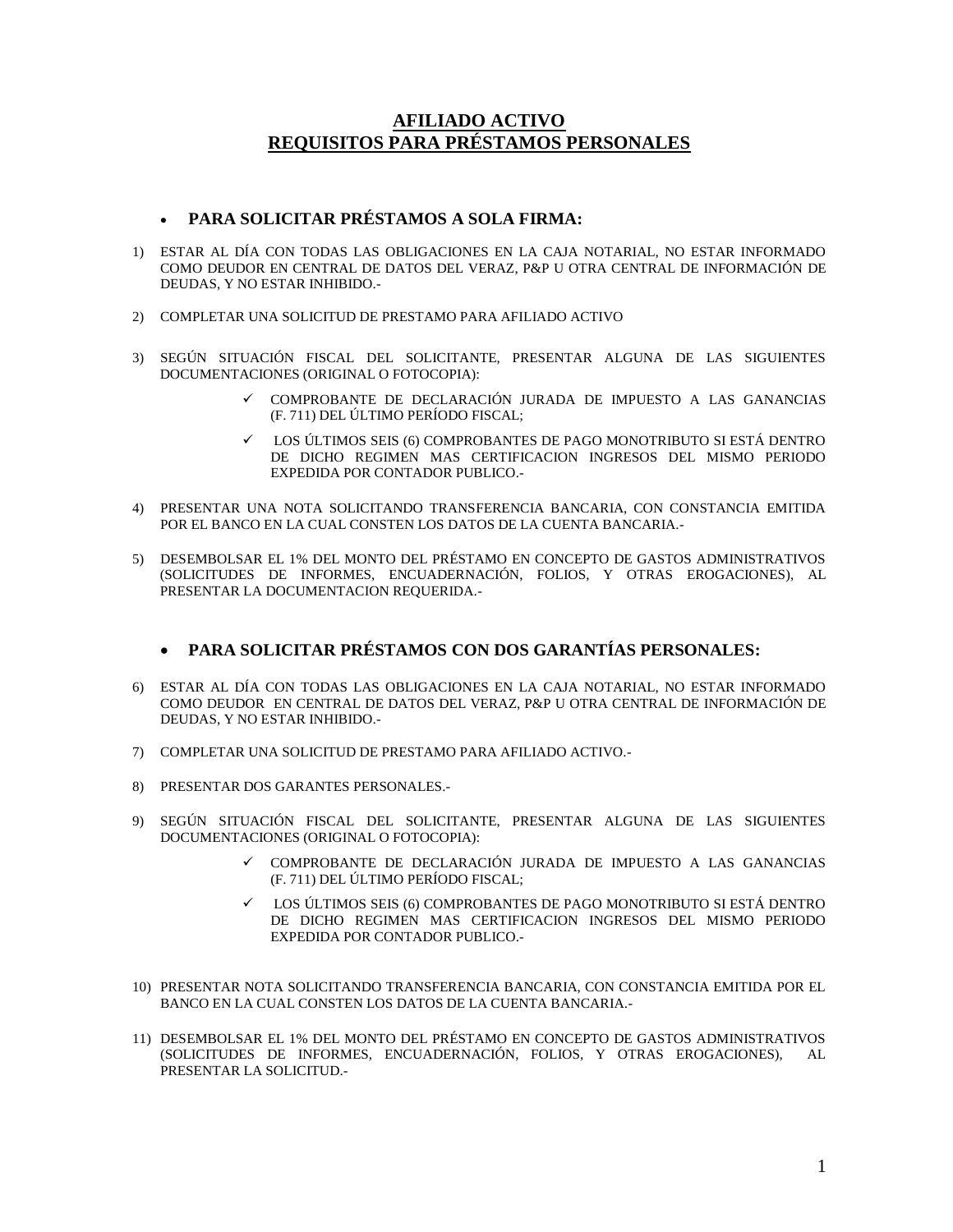#### **REQUISITOS PARA SER GARANTE AFILIADO ACTIVO DE LA CAJA:**

- 1) ESTAR AL DÍA CON LAS OBLIGACIONES ANTE LA CAJA NOTARIAL, NO ESTAR INFORMADO COMO DEUDOR EN CENTRAL DE DATOS DEL VERAZ, P&P U OTRA CENTRAL DE INFORMACIÓN DE DEUDAS, Y NO ESTAR INHIBIDO.-
- 2) NO HABER OFRECIDO DOS GARANTÍAS EN OTROS PRÉSTAMOS PERSONALES, O NO SER TOMADOR DE UN PRÉSTAMO Y HABER OFRECIDO UNA GARANTÍA EN OTRO PRÉSTAMO PERSONAL CONJUNTAMENTE.-
- 3) NO SER MIEMBRO DEL ACTUAL CONSEJO DE ADMINISTRACIÓN, O DE LA COMISION REVISORA DE CUENTAS, O SER SUPLENTES DE LOS MISMOS.
- 4) SEGÚN SITUACIÓN FISCAL DEL SOLICITANTE, PRESENTAR ALGUNA DE LAS SIGUIENTES DOCUMENTACIONES (ORIGINAL O FOTOCOPIA):
	- COMPROBANTE DE DECLARACIÓN JURADA DE IMPUESTO A LAS GANANCIAS (F. 711) DEL ÚLTIMO PERÍODO FISCAL;
	- LOS ÚLTIMOS SEIS (6) COMPROBANTES DE PAGO MONOTRIBUTO SI ESTÁ DENTRO DE DICHO REGIMEN MAS CERTIFICACION INGRESOS DEL MISMO PERIODO EXPEDIDA POR CONTADOR PUBLICO.-

#### **REQUISITOS PARA SER GARANTE JUBILADO / PENSIONADO DE LA CAJA:**

- 1) NO HABER OFRECIDO DOS GARANTÍAS EN OTROS PRÉSTAMOS PERSONALES, O NO SER TOMADOR DE UN PRÉSTAMO Y HABER OFRECIDO UNA GARANTÍA EN OTRO PRÉSTAMO PERSONAL CONJUNTAMENTE.-
- 2) NO SER MIEMBRO DEL ACTUAL CONSEJO DE ADMINISTRACIÓN, O DE LA COMISION REVISORA DE CUENTAS, O SER SUPLENTES DE LOS MISMOS.
- 3) EN CASO DE TENER OTROS INGRESOS (ADEMÁS DEL BENEFICIO QUE OTORGA ESTA CAJA), ACREDITARLOS CON ALGUNA DE ESTAS DOCUMENTACIONES (ORIGINAL O FOTOCOPIA):
	- $\checkmark$  COMPROBANTE DE DECLARACIÓN JURADA DE IMPUESTO A LAS GANANCIAS (F. 711) DEL ÚLTIMO PERÍODO FISCAL;
	- LOS ÚLTIMOS SEIS (6) COMPROBANTES DE PAGO MONOTRIBUTO SI ESTÁ DENTRO DE DICHO REGIMEN;
	- $\checkmark$  RECIBO DE HABERES DE LOS ÚLTIMOS TRES (3) MESES CORRESPONDIENTES A SALARIOS, O BENEFICIOS PREVISIONALES (JUBILACIONES Y/O PENSIONES).-

### **REQUISITOS PARA SER GARANTE 3º(NO AFIL./JUBIL./PENS. DE LA CAJA)**

- 1) PRESENTAR COPIA DE 1º Y 2º HOJA DEL D.N.I. DONDE CONSTE DOMICILIO ACTUALIZADO.-
- 2) PRESENTAR COPIA DE UN COMPROBANTE DE PAGOS DE LOS SERVICIOS PÚBLICOS: GAS, LUZ O TELEFONÍA.-